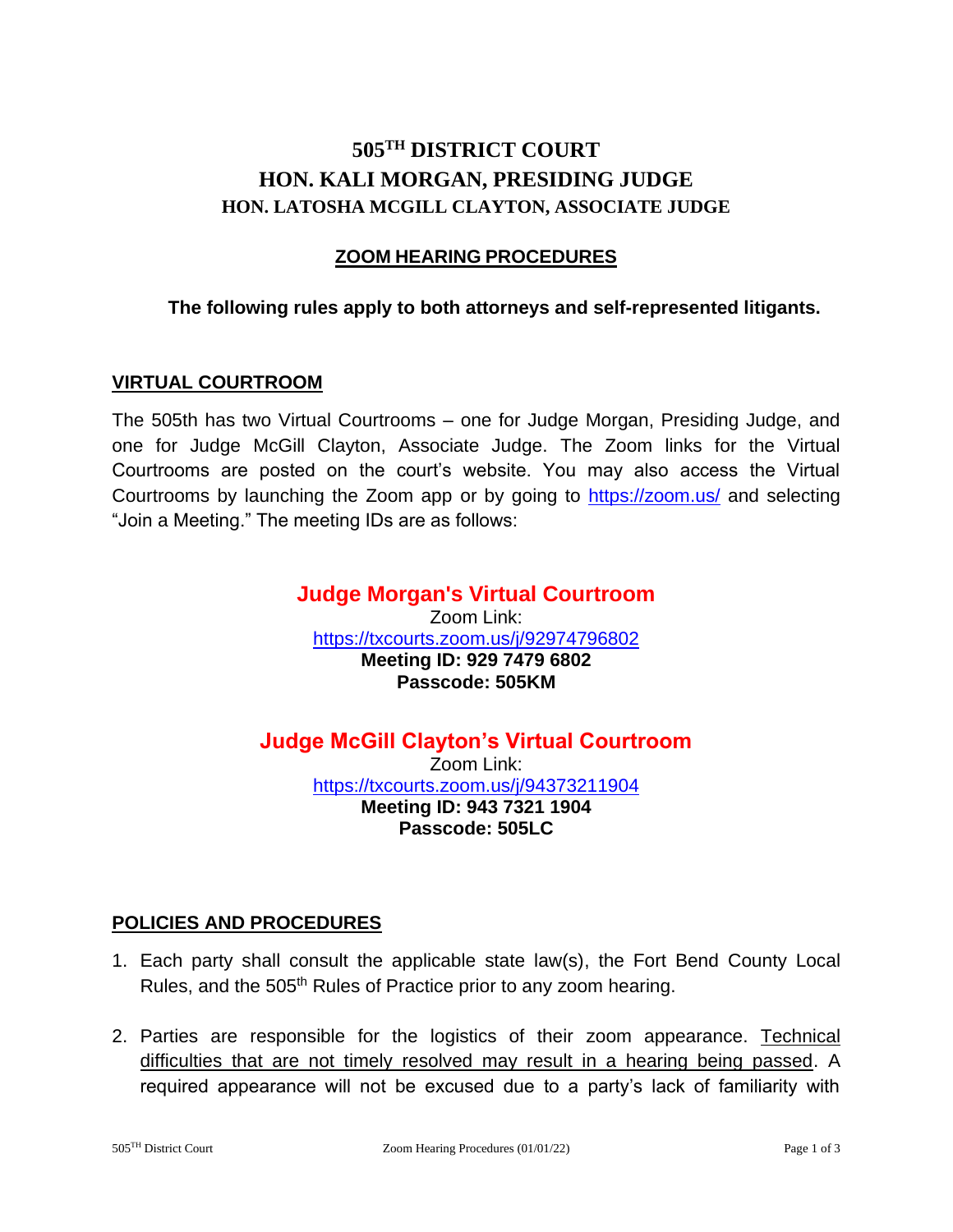Zoom. Please download the Zoom app and practice logging in before your scheduled hearing.

- 3. Children shall not be present in the same room with any party or witness while a hearing is being conducted.
- 4. Exhibits: To avoid the possible exclusion of exhibits, please refer to the court's **Exhibit Policy** in the updated Rules of Practice (located on the court's website).
- 5. Notice: The **scheduling party** shall notice all necessary parties, per local and state rules, and file a certificate of service for each zoom hearing. A notice of a Zoom Proceeding must include the date and time of the hearing, as well as instructions for joining the Zoom Meeting. The Court recommends the following language:

# *NOTICE OF ZOOM HEARING*

This matter is set for a Zoom hearing on the following: [name of motion] on: [date] at [time].

To participate in the Zoom hearing, please complete the following steps:

- (1) From the court's website, click on the link to join the appropriate Virtual Courtroom. You may also launch the Zoom app from your smartphone or computer and select "Join a Meeting."
- (2) When prompted, enter Meeting ID:  $\frac{1}{2}$   $\frac{1}{2}$   $\frac{1}{2}$  The Password is:  $\frac{1}{2}$

To join the Zoom meeting with both video and audio you will need to have an electric device with an internet connection. You will also need to install the free Zoom App before the proceeding begins. You may use a smartphone, iPad/tablet, or webcam with sound and video capabilities.

## **PARTICIPATING IN THE VIRTUAL COURTROOM**

- 1. When you join the virtual meeting, you will be placed in the "waiting room" with all other parties, attorneys, and witnesses. When your case is called, the court will bring you into the virtual courtroom. Witnesses will be called as in any case, and the court or Court Coordinator will bring them in one at a time from the waiting room.
- 2. Because the Zoom app works on all modern smart phones, tablets, and computers, **all parties, attorneys, and witnesses are expected to appear by video, rather**